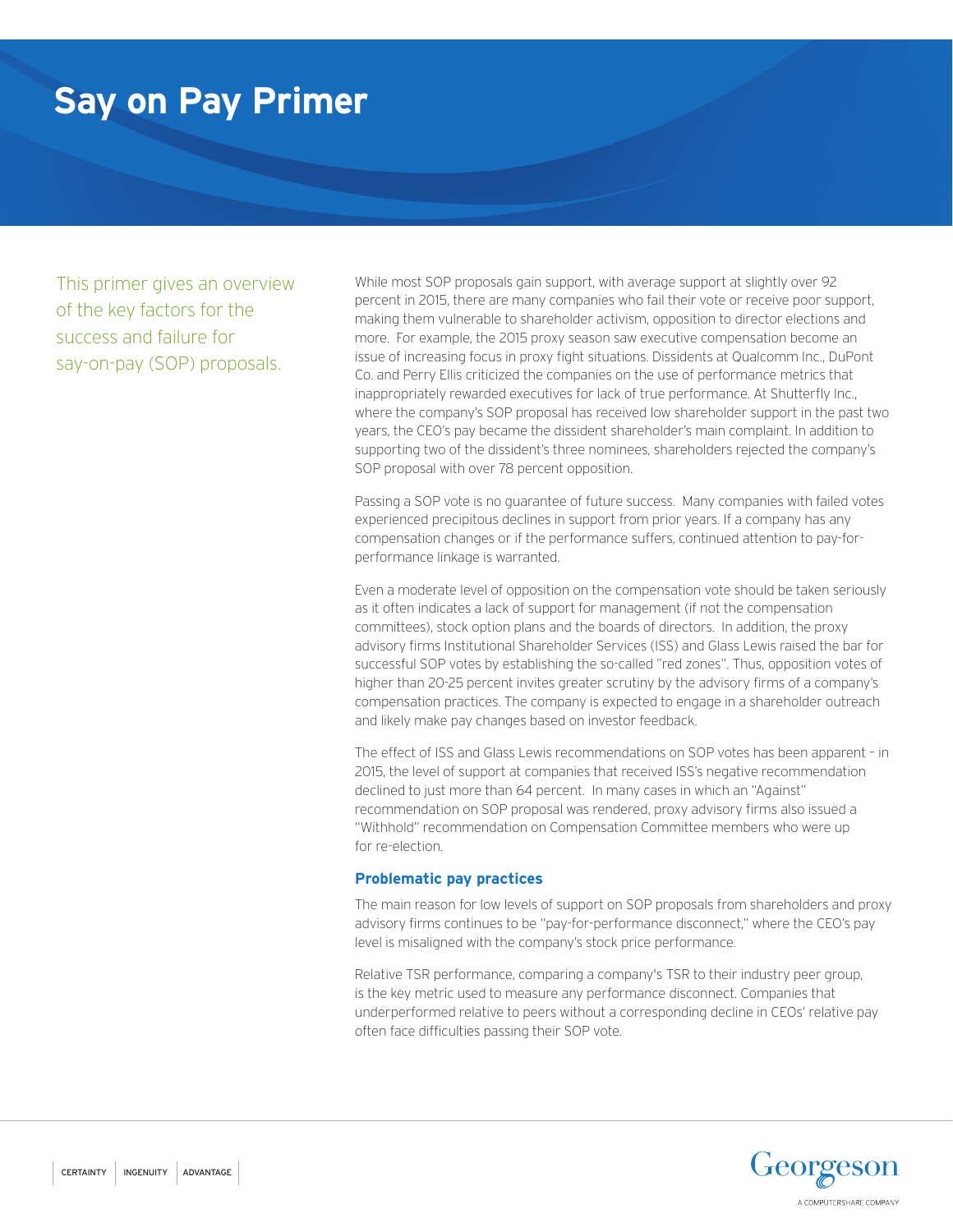In certain cases strong shareholder returns alone may not be enough to ensure a strong SOP outcome. With CEOs' pay outpacing shareholder returns, investors may still question the linkage of pay and performance in such instances.

Other problematic pay practices that are common factors for negative votes include:

- > **Special awards to CEOs** mega-grants often in lieu of some other problematic benefit that CEOs (and/or other named executive officers) previously gave up. Onetime grants such as these, if they are provided without adequate justification and/or lacking performance conditions, have increasingly been a concern for shareholders.
- > **Peer selection and benchmarking** use of outsized peers or above median targeting
- > **Lack of performance goals or their rigor** hurdles set below previous targets and/or actual results without a corresponding decrease in incentive opportunity
- > **Concerns over employment agreement provisions** hire-on equity grants that had no performance conditions for new CEOs, and unjustified or unexplained pay increases for existing CEOs
- > **Time-based retention grants** significant retention awards without performance conditions

#### **Turning around a failed vote**

Companies that failed their SOP vote have a number of strategies to employ to gain support in the following year:

**1. Highlight improvements in company's performance.** 

Any improvements in TSR (and other business and financial performance) should be communicated in the outreach efforts as well as highlighted in the company's proxy statement, since companies that have overcome a failed vote often have improved TSR performance. Note: one-year absolute TSR performance has been more influential than favorable one-year relative TSR performance.

# **2. Undertake an aggressive investor and proxy-advisor outreach program to understand the concerns of shareholders, and to solicit feedback on steps for improving executive pay practices.**

Engagement can give shareholders and proxy advisory firms them a better understanding of the company's compensation practices, while also giving the company a better understanding of the shareholders' and proxy advisors' concerns.

It is important for companies to pay attention to their specific situations. The companies should address any shareholder concerns from the previous year(s) or any misalignment that may have resulted from changes in compensation programs or as a result of poor performance.

Outreach should be made to the proxy voting contact (usually different from the normal investor relations contact) at the institutional investor. As appropriate, outreach can benefit from the involvement of a compensation committee member with assistance from senior management. Such outreach should be done during the off-season and early in the planning cycle for the next year's shareholder meeting.